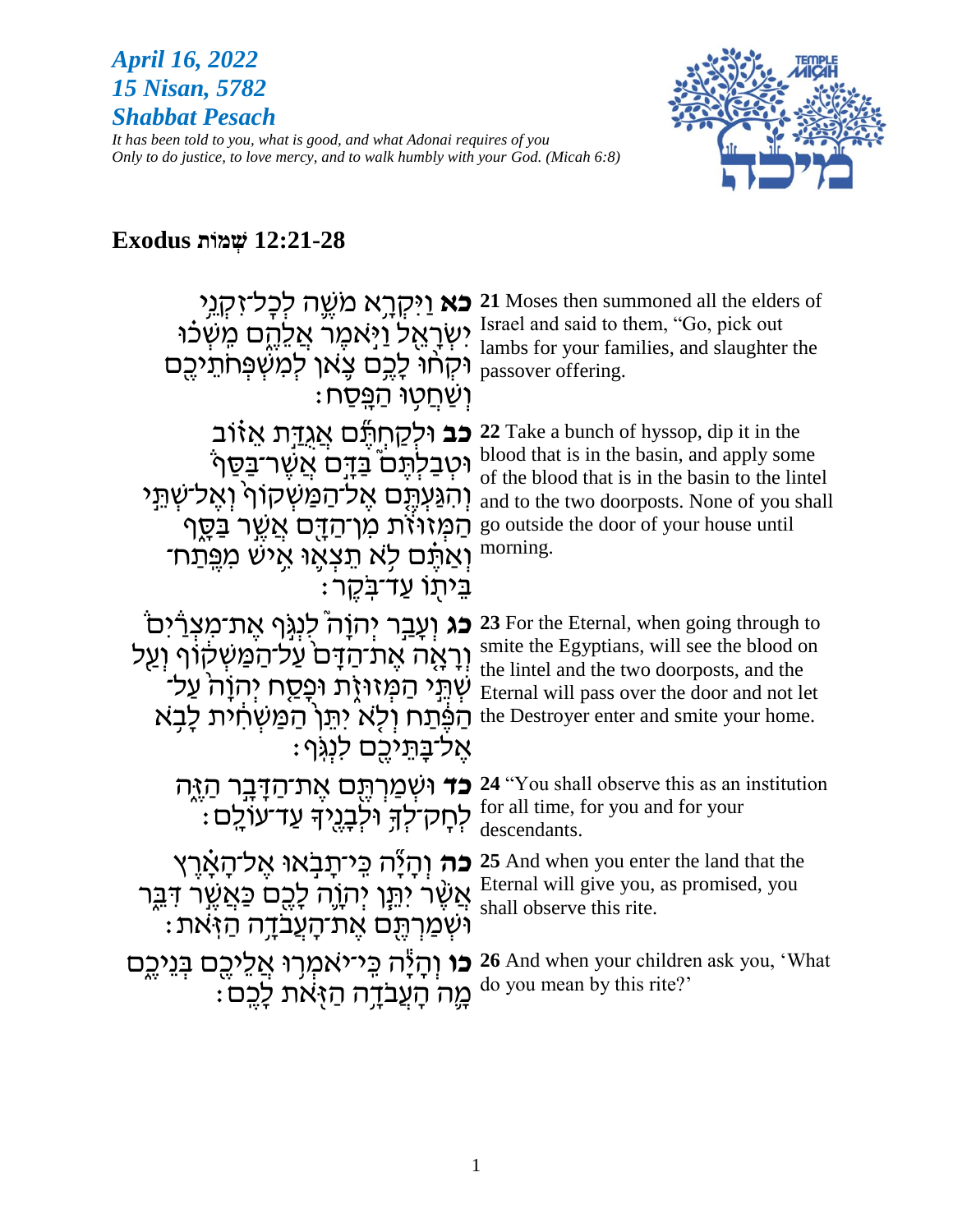**וֹאֲמַרְתֶּׁם זֶבְח־פֶּּסַח הוֹא 27 you shall say, 'It is the passover** לֵיהֹוָה אֲשֶׁר פָּׁסַ֫ח עַל־בָּתֵּי בְנֵי־  $_{\rm th}^{\rm sa}$ יִּשְׁרָאֵל<sup>י</sup>בְּמִצְרַ֫יִּם בְּנְגְפָוֹ <sub>:</sub> אֶת־מִצְרַיִם וְאֶת־בְּתֵינוּ הִצְיל houses.' Those assembled then bowed low ַו<sup>ּיִ</sup>קָד הָעֶם וַיִּשְׂתַּחֲווּ: sacrifice to the Eternal, who passed over the houses of the Israelites in Egypt when smiting the Egyptians, but saved our **כח** וַיֵּלְכָוּ וַיַּעֲשָׂוּ בְּנֵי יִשְׂרָאֱל <sup>28</sup> And the Israelites went and did so; just ַּכַּאֲשֶׂר צִוָּה יְהוָה אֶת־מֹשֶׁה ْ וְאַהֲרֶן כֵּן עָשִׂוּ $\,$ as the Eternal had commanded Moses and Aaron, so they did.

#### **Sweet As Honey**

Sweet as honey, sweet as honey, sweet as honey on our tongue.

בַרוּךְ אַתָּה יהוה אֱלהֵינוּ מֵלֵך הָעולַם אֲשֶׁר קִדְּשָׁנוּ בִּמְצְותָיו ּוְ צִוְּנוּ לַעֲסק בִּדְבְרֵי-תורַה.

Baruch atah Adonai, Eloheinu melech ha-olam, asher kid'shanu, B'mitzvotav v'tzi-vanu, la-a-sok b'divrei Torah, la-a-sok b'divrei Torah.

> *Blessed are you, Adonai our God, Sovereign of the universe, who hallows us with mitzvot, commanding us to engage with words of Torah.*

# **Haftarah for Shabbat Pesach: Amos 8:4-12, 9:11-15**

| שְׁמַעוּ־זֹאת הַשּׁאֲפִים אֵבְיֶוֹן ( 4 Listen to this, you who trample the                                                                                    | : לַטָבִית עֲנְיֵיאֲרֶץ needy, destroying the poor of the land,                                                                                                                                  |
|----------------------------------------------------------------------------------------------------------------------------------------------------------------|--------------------------------------------------------------------------------------------------------------------------------------------------------------------------------------------------|
| <del>ֹת</del> לֵאמֹר מָ <u>תֵלֵי יַעֲבָר הַ</u> חֹדֵשׁ<br>re sen gram, and we cound sen gram, we cound sen wheat? To prover, so that we may trade in wheat? To | 5 saying, "When will the new moon be<br>ashort ephah measure and an oversize הֵר לְהַקְטָין אֵיפָה וּלְהַגְדִיל שֵׁקֶל<br>: וּלְעַוּת מאזְגֵי מִרְמֶה shekel-weight and to tilt cheating scales, |
| ו לקנות בַּכֵּׂסֵף דַּלִּים וְאֵבְיָוֹן<br>ַבַּעֲבְוֹר <u>נַעֲלֶי</u> ם וּמַפְּל בַּר נַשְּׁבִּיר                                                              | 6 and selling chaff as grain! We will buy<br>the poor for silver, the needy for a pair of<br>sandals."                                                                                           |
| <u>ַנִּשְׁבְּ</u> ע יְהְוֶה בִּגְאָוֹן יַעֲקֶב<br>ּאם־אֶשְׁכַּח לָנ <u>ֶצ</u> ח כָּל־מַעֲשֵׁיהֶם                                                               | <b>7</b> The Eternal swears by the pride of Jacob:<br>"I will never forget their acts."                                                                                                          |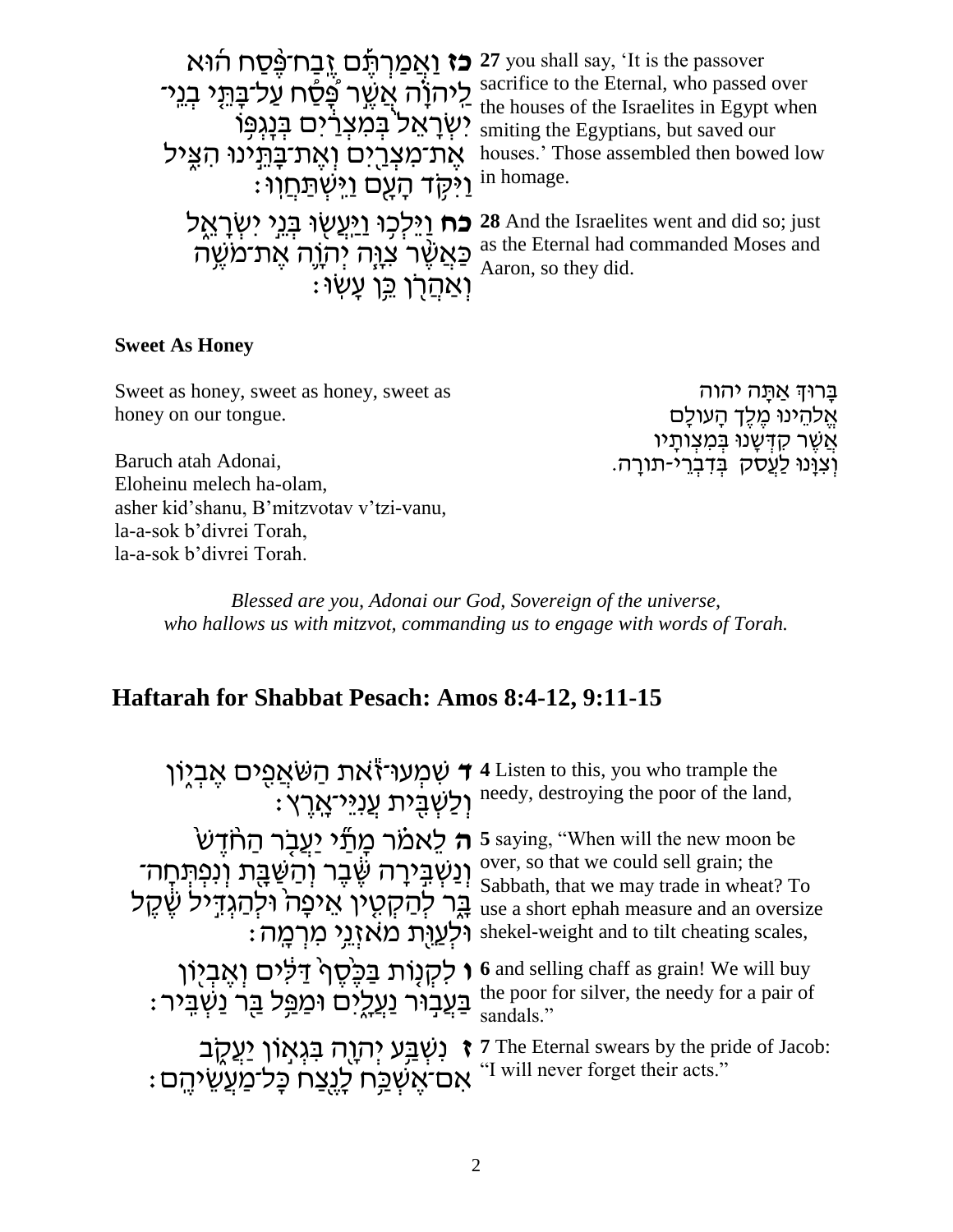| הַעַל זאת לא־תרִגְז הָאַרֵץ                                                                                                                                                   | <b>8</b> For this should not the earth shudder and                                                                                                                                     |
|-------------------------------------------------------------------------------------------------------------------------------------------------------------------------------|----------------------------------------------------------------------------------------------------------------------------------------------------------------------------------------|
| וְאָבַל כָּל־יוֹשֵׁב בֶּהְ וְעָלְתָה כָאוֹ                                                                                                                                    | all its dwellers mourn? Shall it not rise                                                                                                                                              |
| כַּלַּה וְנִגְרְשֶׁה וְנִשְקָעָה כִּיאָוֹר                                                                                                                                    | altogether like the Nile, and surge and                                                                                                                                                |
| מצרֵים:                                                                                                                                                                       | subside like the Nile of Egypt?                                                                                                                                                        |
| ט וְהַיָּה   בַּיּוֹם הַהוֹא נְאָם אֲדֹנֵי                                                                                                                                    | <b>9</b> And on that day —declares my God—I                                                                                                                                            |
| יִהוֹה וְהֵבָאתֶי הַשֶּׁמֶשׁ בַּצְהֲרֶיִם                                                                                                                                     | will make the sun set at noon, and darken                                                                                                                                              |
| ּוְהַחֲשַׁכְתָּי לָאֲרֶץ בִּיִּוֹם אוֹר                                                                                                                                       | the earth on a day of light.                                                                                                                                                           |
| והפכתי חגיכים לאֵבל                                                                                                                                                           | <b>10</b> I will turn your festivals into mourning,                                                                                                                                    |
| וְכַל־שֶׁירֵיכֶם לְקִינַה וְהַעֲלֶיתֵי                                                                                                                                        | and all your songs into lament; I will put                                                                                                                                             |
| עַל־כָּל־מֶתְנַיִּם שֶׁק וְעַל־כַּל־רָאשׁ                                                                                                                                     | sackcloth on all loins and tonsures on every                                                                                                                                           |
| קָרְחֶה וְשַׂמְתִּיהָ כְּאֲבֵל יַחִיד                                                                                                                                         | head. I will make the Earth mourn as for an                                                                                                                                            |
| וְאַחֲרִיתָה כְּיִוּם מֵר:                                                                                                                                                    | only child, and her end as a bitter day.                                                                                                                                               |
| <b>יא</b> הִגֵּה   יָמֵים בַּאֹים נִאַם אֲדנֵי<br>יַהוֹה וִהִשְׁלַחְתֵּי רַעֲב בָּאֱרֶץ<br>לא־רַעַב לַלֶחֵם וְלֹא־צַמֵא לַמַּיִם<br>ּכִּי אִם־לִשְׁמֹעַ אֶת דִּבְרֶי יִתְוָה: | 11 A time is coming—declares the<br>Eternal— when I will send a famine upon<br>the land: not a hunger for bread or a thirst<br>for water, but for hearing the words of the<br>Eternal. |
| וָנַעוֹ מ <u>ַי</u> ּם עַד־יַם וּמִצַּפִוּן                                                                                                                                   | 12 They shall wander from sea to sea and                                                                                                                                               |
| יב                                                                                                                                                                            | from the north to east they shall roam to                                                                                                                                              |
| וִעַד־מִזָּרֶח יִשְׁוֹטְטֶוּ ל <u>ְבַק</u> ְּשׁ                                                                                                                               | seek the Eternal's word, but they shall not                                                                                                                                            |
| ּאֵת־דִּבַר־יִהְוָה וִלְא יִמְצַאוּ                                                                                                                                           | find it.                                                                                                                                                                               |

## **Amos 9:11-15**

**יֹא** בַּיִּוֹם הַחֹוּא אָקֶים אֶת־סֻכַּת דֵּ דְוָיד הַנֹפֶלֶת וְגָדַרְתִּי אֶת־פִּרְצִיהֶן " וַהֲרָסתָיוֹ אֲקִים וּבְנִיתֻיהָ כִּימֵי *'*  $:$  עוֹלם **11** On that day, I will raise up the fallen shelter of David: I will mend its breaches and raise its ruins and rebuild it as in days of yore, **ֿיב** לְמַּעַן יִירְשׁוּ אֶת־שְׁאֵרֶית אֱדוֹם ַן כְּל־הַגּוֹיִּם אֲשֶר־נִקְרָא שְמָי " ּעֲלֵיהֶם נְאֲםֹ־יְהוֶה עָשֶׂה זְּאת: **12** So that they shall possess the rest of Edom, and all the nations once attached to my name —declares the Eternal who will bring this to pass. **יג** הִגָּה יָמֶים בָּאִים ׁנְאָם־יְהוָה **13** A time is coming —declares the

ֿוְ נִגַּשׁ חוֹרֵשׁ בַּקֹּצֵר וְדֹרֵךְ עֲנָבָים " ّבְמֹשֵׁדְּ הַגָּרַע וְהִטְיֹפוּ הֳהָרים grapes the sower of seed. And the : עָסִיס וְכָל־הַגְּבָעָוֹת תִּתְמוֹגַגְנָה mountains shall drip wine and all the hills Eternal— when the plowman shall overtake the reaper, and the treader of shall melt.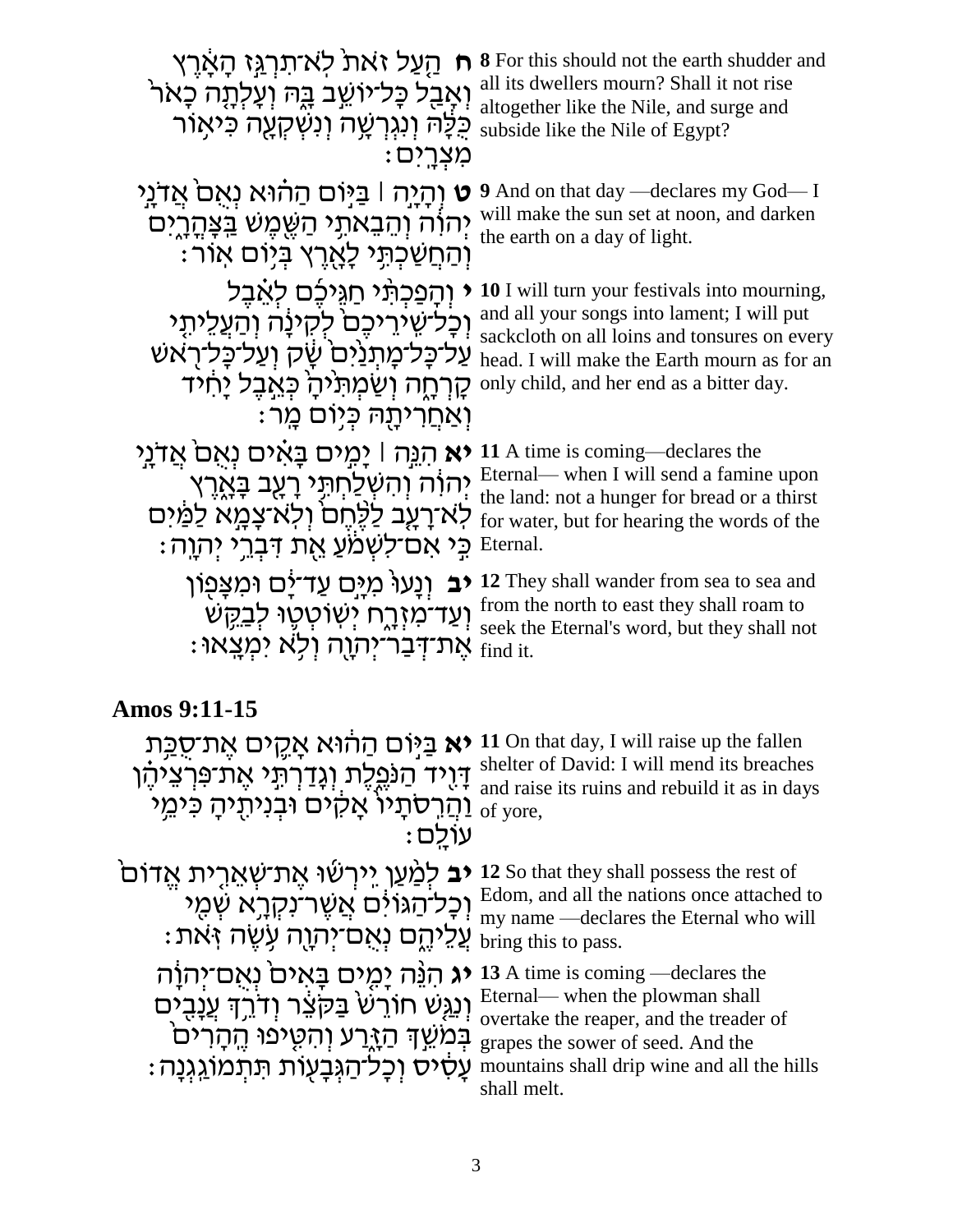י<del>ד וְשַׁבְתִּ</del>יْ אֶת־שְבְוּת עַמְי יִשְׂרָאֵל i4 I will restore the fortunes of my people וּבְנוֹ עֲרָים נְשַמוֹת וְיָשָׂבוּ וְנָטְעָוֹ Israel. They shall rebuild desolate cities<br>and dwell there and plant vineyards and הְמִי and dwen drie and plant vineyads and בְּרָמִים וְעָעֲוּ גַנֹּוֹת er and they shall till gardens : יְאָכְלָוּ אֶת־פְּרִיהֶם and eat their fruit.

and dwell there and plant vineyards and

**טו** וּנְטַעְתָּים עַל־אַדְמָתֶם וְלֹא יִּנְּתְשׁׁוּ עוֹד מֵעַל אַדְמָתָם אֲשֶר ֹּ, נְתַיִּתִּי לָהֶם אָמֵר יְהְוֶה אֱלֹהֶיּךָ :

**15** And I will plant them upon their soil, nevermore to be uprooted from the soil I have given them —said the Eternal your God.

#### *Refuah Shleimah*

Emily Alpern-Fisch, Alan Appel, Ronni Behar, Ira Berlin, Michael Brenner, Ellen Buckley, Rose Burstin, Judith Chisholm, Barbara Cleveland, Netanel Felber, Chelo Fournier, Marlene Garnett, Robert Garnett, Barbara Gayler, Jeffrey Goodman, Richard Greenfield, Ezra Mac Grossman, David Hahn, Judy Hurvitz, Deborah Kraut, Joan Kupferberg, Wasu Lawal, Philip Levine, Stu Levine, Sam Levinson, Dan Lutenegger, Chris Mahle, Mildred Marin, Stephanie Mendez, Sophie Meyers, Lynda Mulhauser, Robin Parry, Rebecca Prigal, Rachel bat Chava, Lois Rosen, Eric Rosenberg, Rabbi Steve Sager, Sarah Golde bat Shifrah, David Scheever, Charles Schussheim, Cynthia Seymour, Sam Sinkler, Eve Sparberg, Victor Springer, Yolande Spinnato, Betty Ustun, Heather Weisman, Mimi Wolf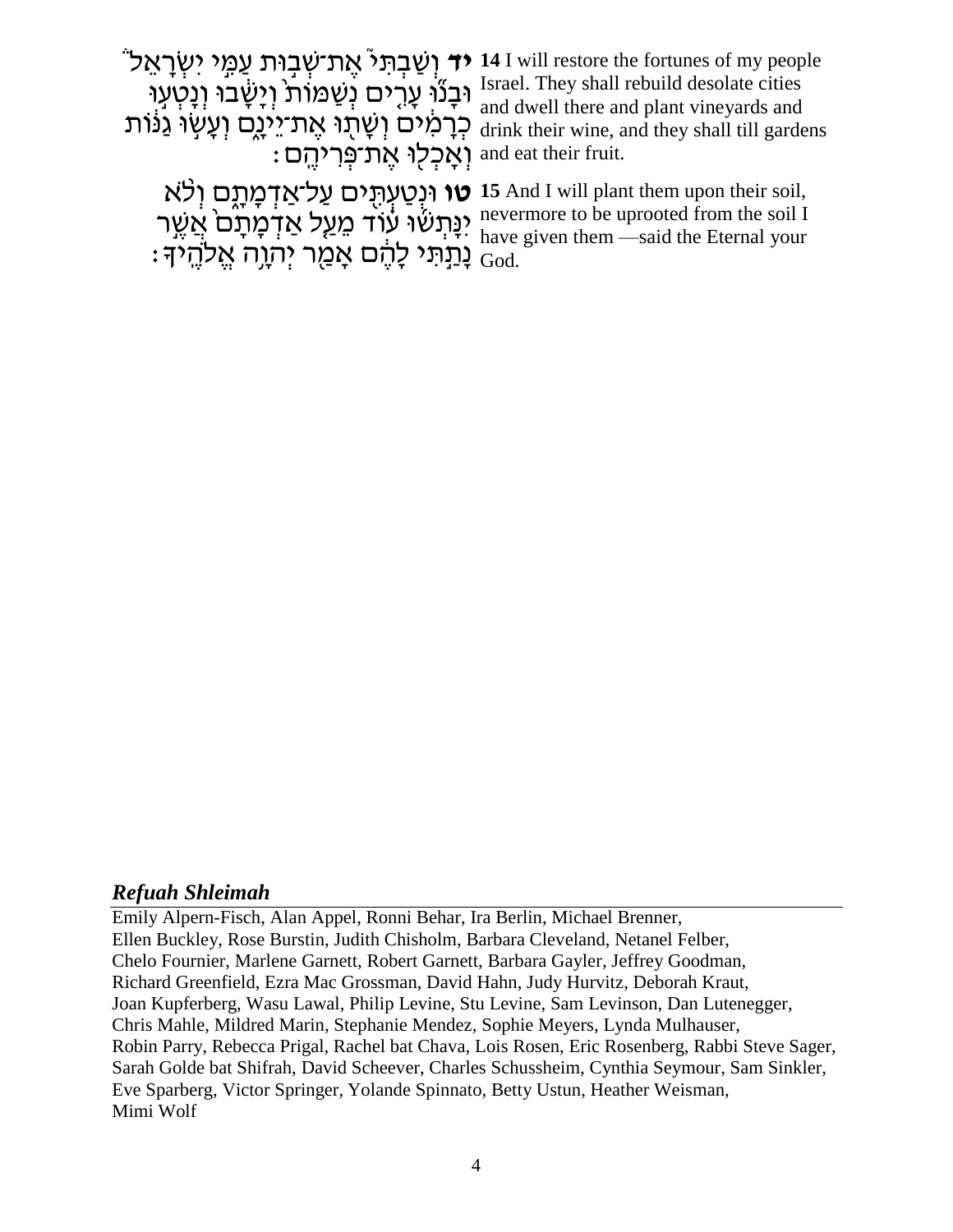### *We Remember a Few of Far Too Many Lives Lost to COVID-19*

Jamie Bellamy, 38, chef, "shy and loyal," Burton Latimer, England Zach Leviton, 16, avid debater, loved dogs and video games, Chicago, Illinois Schwanda Corprew, 17, high school student, Norfolk, Virginia

### *We Remember Those Lost to Violence in Washington, DC*

Michael Davis, 41, NE DC; Malachi Jackson, 15, NW DC; Clayton Marshall, 32, SW DC; William Venison, 29, SE DC

#### *Condolences*

Ellen Jane London, mother of Clem Rastatter; Harvey Nathan, brother-in-law of Judy Hadley

#### *Shloshim*

Ginda "Ina" Benenson, Stephanie Gregory Mitchell

#### *Yahrzeit*

Adam Hunter Aaron, Fred Arkin, Ellen Balash, Marion Cohen, Harold Dean, Edward deGrazia, Miriam Edelman, Evelyn Elisburg, Kurt Enfield, Sari Erlanger, Peter Feuer, Irving Fine, Alfred M. Freedman, Mark Futterman, Hilda Parris Gamble, Anne Gitlin, Sophie Glukenhous, Samuel Goldsholl, Benjamin Grossman, Regina Grossman, Solomon Heller, Gustave Hollander, Jerry Josen, Shirley Katz, Lewis Katzman, Glen Gamble Kiggins, Fannie Kinstein, Bernard Klapman, Bruce Landfield, Sanford Lazar, Milton Levenson, Minni Levi, Beatrice Lynn, Samuel Meerbaum, Sylvia Melamed, Ruth Neubauer, Ellen Passel, Myron Poliner, Edmund Pollack, Frederick Rosenbaum, Robert Salzberg, George Scott, Bernard Shapiro, Mechal Sobel, Leon Sondik, Rabbi Jack Stern, Seymour Stern, Marie Teixeira, Morris Wasser

#### **Kaddish Yatom**

Yitgadal v'yitkadash sh'mei raba. B'alma di v'ra chirutei, v'yamlich malchuteih, b'chayeichon uv'yomeichon uv'chayei d'chol beit Yisrael, ba'agala uvizman kariv. V'imru: Amen. Y'hei sh'mei raba m'varach l'alam ul'almei almaya. Yitbarach v'yishtabach v'yitpaar v'yitromam v'yitnasei, v'yit'hadar v'yit'aleh v'yit'halal sh'mei d'kud'sha, b'rich Hu. L'eila min kol birchata v'shirata, tushb'chata v'nechemata, daamiran b'alma. V'imru: Amen. Y'hei sh'lama raba min sh'maya, v'chayim aleinu v'al kol Yisrael. V'imru: Amen.

Oseh shalom bimromav, Hu yaaseh shalom aleinu, v'al kol Yisrael, v'al kol yoshvei tevel. V'imru: Amen.

יִּתְגַּדַּל וְיִתְקַדַּשׁ שְׁמֵהּ רַבָּא. בִּעֲלָמַא דִּי בְרָא כִרְעוּתֵהּ וְיַמְלִידְ מַלְכוּתֵהּ ּבְּחַיֵּיכוֹן וּבְיוֹמֵיכוֹן וּבְחַיֵּי דְכָל בֵּית יִשְׂרָאֵל ַ בַּעֲנָלָא וּבִזְמַן קָרִיב, וְאִמְרוּ אָמֵן. יְהֵא שְׁמֵהּ רַבָּא מִבָּרַךְּ לְעָלַם וּלְעָלִמֵי ּ עַלְמַיַּא. יִתְבָּרַךְ וְיִשְׁתַּבַּח וְיִתִפָּאַר וְיִתְרוֹמַם וְיִתְנַשֵּׂא וְ יִּתְ הַ ד ר וְ יִּתְ עַ ל ה וְ יִּתְ הַ ל ל שְ מ ּה דְ קֻ דְ ש א. ַבְּרִיךְ הוּא. לְעֵלֵּא מִן כָּל בִּרְכָתָא וְשִׁירָתָא תְּשְׁבְּחָתָא ֿוְנֵחֵמָתָא דַּאֲמִירָן בִּעָלְמָא. וְאִמְרוּ אָמֵן. יְהֵא שְׁלָמָא רַבָּא מִן שִׁמַיָּא וְחַיִּים עָלֵינוּ וְעַל כַּל יְשְׂרַאֱל. וְאִמְרוּ אֲמֵן. עֹשֶׂה שַׁלֹוֹם בִּמְרוֹמֵיו הוּא יַעֲשֶׂה שַׁלֹוֹם ּעֲלֵינוּ וְעַל כַּל יִשְׂרָאֵל וְעַל כַּל יוֹשְׁבֵי תֵבֵל. ואמרוּ אמן.

*Exalted and hallowed be God's great name. In the world which God created, according to plan. May God's majesty be revealed in the days of our lifetime. And the life of all Israel – speedily, imminently, to which we say Amen. Blessed be God's great name to all eternity. Blessed, praised, honored, exalted, extolled, glorified, adored, and lauded be the name of the Holy Blessed One, beyond all earthly words and songs of blessing, praise, and comfort, to which we say Amen. May there be abundant peace from*

*heaven, and life, for us and all Israel, to which we say Amen. May the One who creates harmony on high, bring peace to us and to all Israel, and to all who dwell on earth. To which we say Amen.*